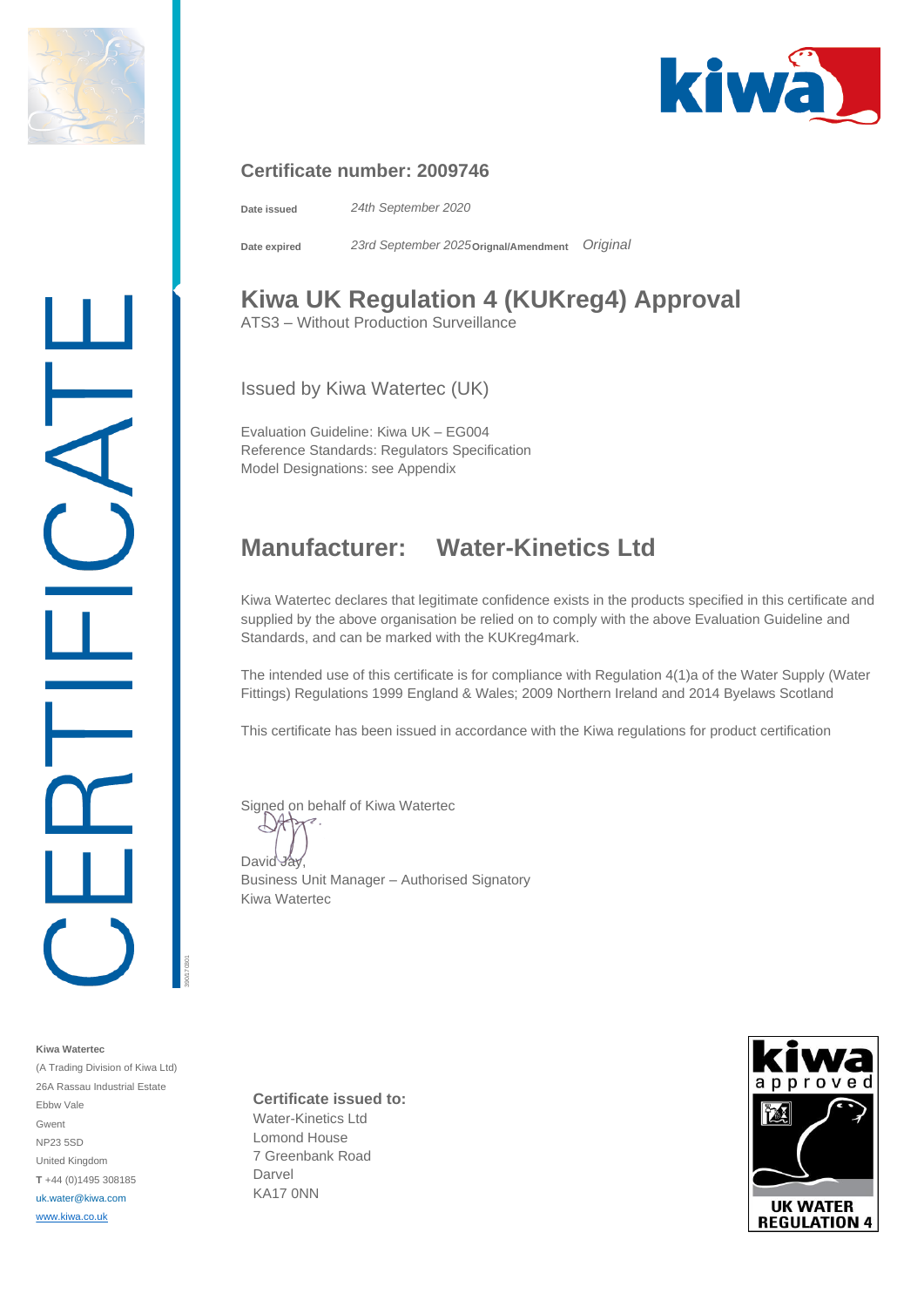# UK Approval Certificate (page 2 of 4)



#### Appendix to Certificate 2009746

The following products are covered by this certificate -

| PRODUCT DESCRIPTION                                                                                                    |
|------------------------------------------------------------------------------------------------------------------------|
| Range of Eco Duo copper press fittings with EPDM 'O'-rings for use with Eco-Duo copper tube The joints are achieved by |
| means of a crimping tool. For above ground use.                                                                        |
| MODEL(S)                                                                                                               |
| Eco-Duo Copper Pipe Outer                                                                                              |
| W1501CP 15mm - 3m length                                                                                               |
| W1502CP 22mm - 3m length                                                                                               |
| W1503CP 28mm - 3m length                                                                                               |
| W1504CP 35mm - 3m length                                                                                               |
| W1505CP 42mm - 3m length                                                                                               |
| W1506CP 54mm - 3m length                                                                                               |
| W1507CP 66.7mm - 3m length                                                                                             |
| W1508CP 76.1mm - 3m length                                                                                             |
| Eco-Duo 90 Degree Elbow                                                                                                |
| W1509CP for 15mm                                                                                                       |
| W1510CP for 22mm                                                                                                       |
| W1511CP for 28mm                                                                                                       |
| W1512CP for 35mm                                                                                                       |
| W1513CP for 42mm                                                                                                       |
| W1514CP for 54mm                                                                                                       |
| W1515CP for 66.7mm                                                                                                     |
| W1516CP for 76.1mm                                                                                                     |
| Eco-Duo 90 Degree Street Elbow                                                                                         |
| W1517CP for 15mm                                                                                                       |
| W1518CP for 22mm                                                                                                       |
| W1519CP for 28mm                                                                                                       |
| W1520CP for 35mm                                                                                                       |
| W1521CP for 42mm                                                                                                       |
| W1522CP for 54mm                                                                                                       |
| W1523CP for 66.7mm                                                                                                     |
| W1524CP for 76.1mm                                                                                                     |
| Eco-Duo 45 Degree Elbow                                                                                                |
| W1525CP for 15mm                                                                                                       |
| W1526CP for 22mm                                                                                                       |
| W1527CP for 28mm                                                                                                       |
| W1528CP for 35mm                                                                                                       |
| W1529CP for 42mm                                                                                                       |
| W1530CP for 54mm                                                                                                       |
| W1531CP for 66.7mm                                                                                                     |
| W1532CP for 76.1mm                                                                                                     |
| Eco-Duo 45 Degree Street Elbow                                                                                         |
| W1533CP for 15mm                                                                                                       |
| W1534CP for 22mm                                                                                                       |
| W1535CP for 28mm                                                                                                       |
| W1536CP for 35mm                                                                                                       |
| W1537CP for 42mm                                                                                                       |
| W1538CP for 54mm                                                                                                       |
| W1539CP for 66.7mm                                                                                                     |
|                                                                                                                        |
| W1540CP for 76.1mm                                                                                                     |
| Eco-Duo Equal Tee                                                                                                      |
| W1541CP for 15mm                                                                                                       |
| W1542CP for 22mm                                                                                                       |
| W1543CP for 28mm                                                                                                       |
| W1544CP for 35mm                                                                                                       |
| W1545CP for 42mm                                                                                                       |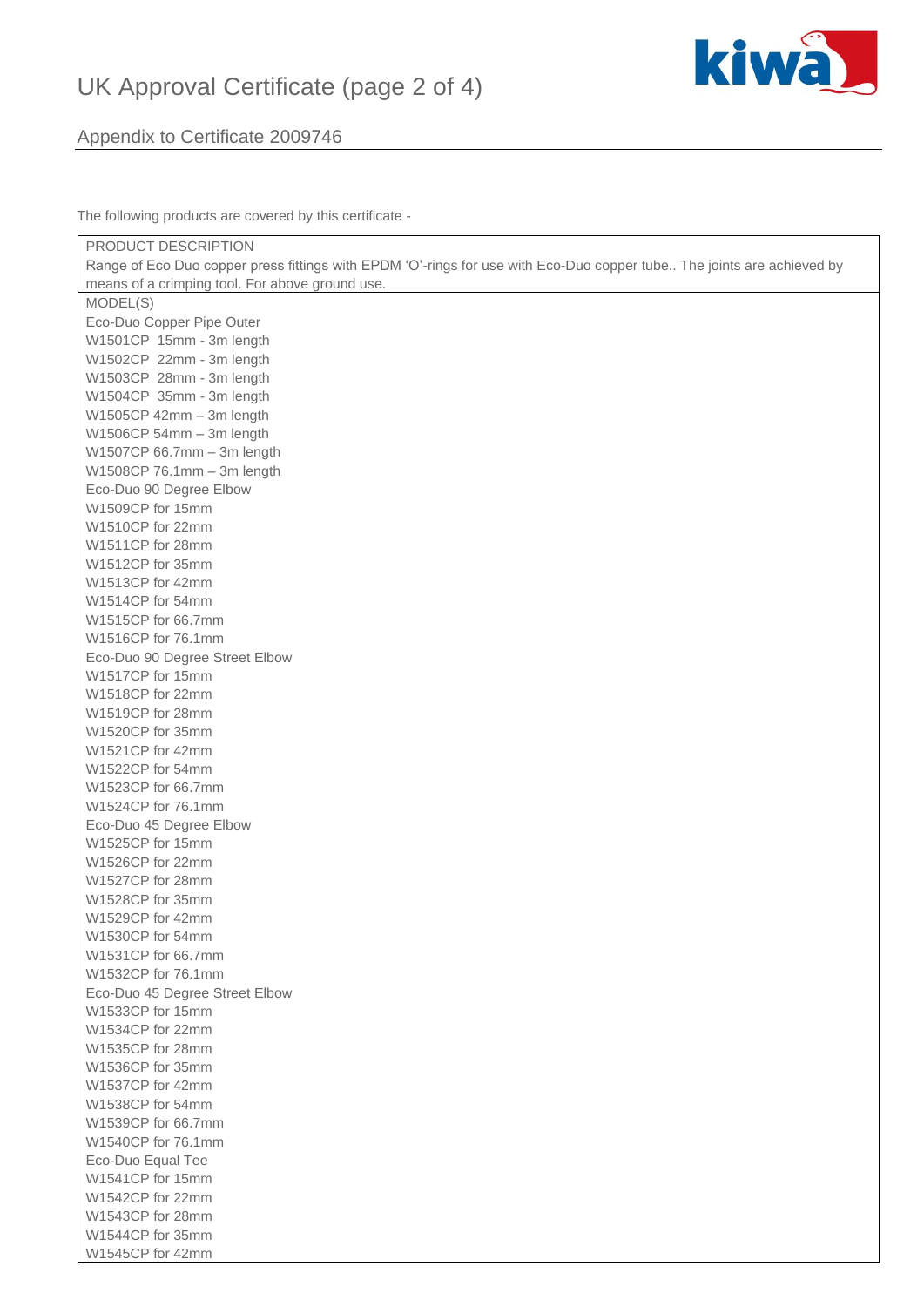### UK Approval Certificate (page 2 of 4)



#### Appendix to Certificate 2009746

W1546CP for 54mm W1547CP for 66.7mm W1548CP for 76.1mm Eco-Duo Coupling Reducer W1549CP for 22mm x 15mm W1550CP for 28mm x 22mm W1649CP for 28mm x 15mm W1650CP for 35mm x 28mm W1651CP for 42mm x 35mm W1652CP for 54mm x 42mm Eco-Duo Coupler Street Reducer W1551CP for 28mm x 15mm W1552CP for 35mm x 22mm W1553CP for 35mm x 28mm W1554CP for 42mm x 22mm W1555CP for 42mm x 28mm W1556CP for 42mm x 35mm W1557CP for 54mm x 35mm W1558CP for 54mm x 42mm W1559CP for 66.7mm x 28mm W1560CP for 66.7mm x 35mm W1561CP for 66.7mm x 42mm W1562CP for 66.7mm x 54mm W1563CP for 76.1mm x 35mm W1564CP for 76.1mm x 42mm W1565CP for 76.1mm x 54mm W1566CP for 76.1mm x 66.7mm Eco-Duo Straight Coupling W1567CP for 15mm W1568CP for 22mm W1569CP for 28mm W1570CP for 35mm W1571CP for 42mm W1572CP for 54mm W1573CP for 66.7mm W1574CP for 76.1mm Eco-Duo Copper Press Slip Coupler W1584CP For 15mm W1585CP for 22mm W1586CP for 28mm W1587CP for 35mm W1588CP for 42mm W1589CP for 54mm W1590CP for 66.7mm W1591CP for 76.1mm Eco-Duo Tee Reduced Branch W1594CP for 108x108x54 W1595CP for 108x108x66.7mm W1596CP for 108x108x76.1mm W1635CP for 22x22x15mm W1636CP for 28x28x15mm W1637CP 28x28x22mm W1638CP 35x35x15mm W1639CP 35x35x22mm W1640CP 35x35x28mm W1641CP for 42x42x15mm W1642CP for 42x42x22mm